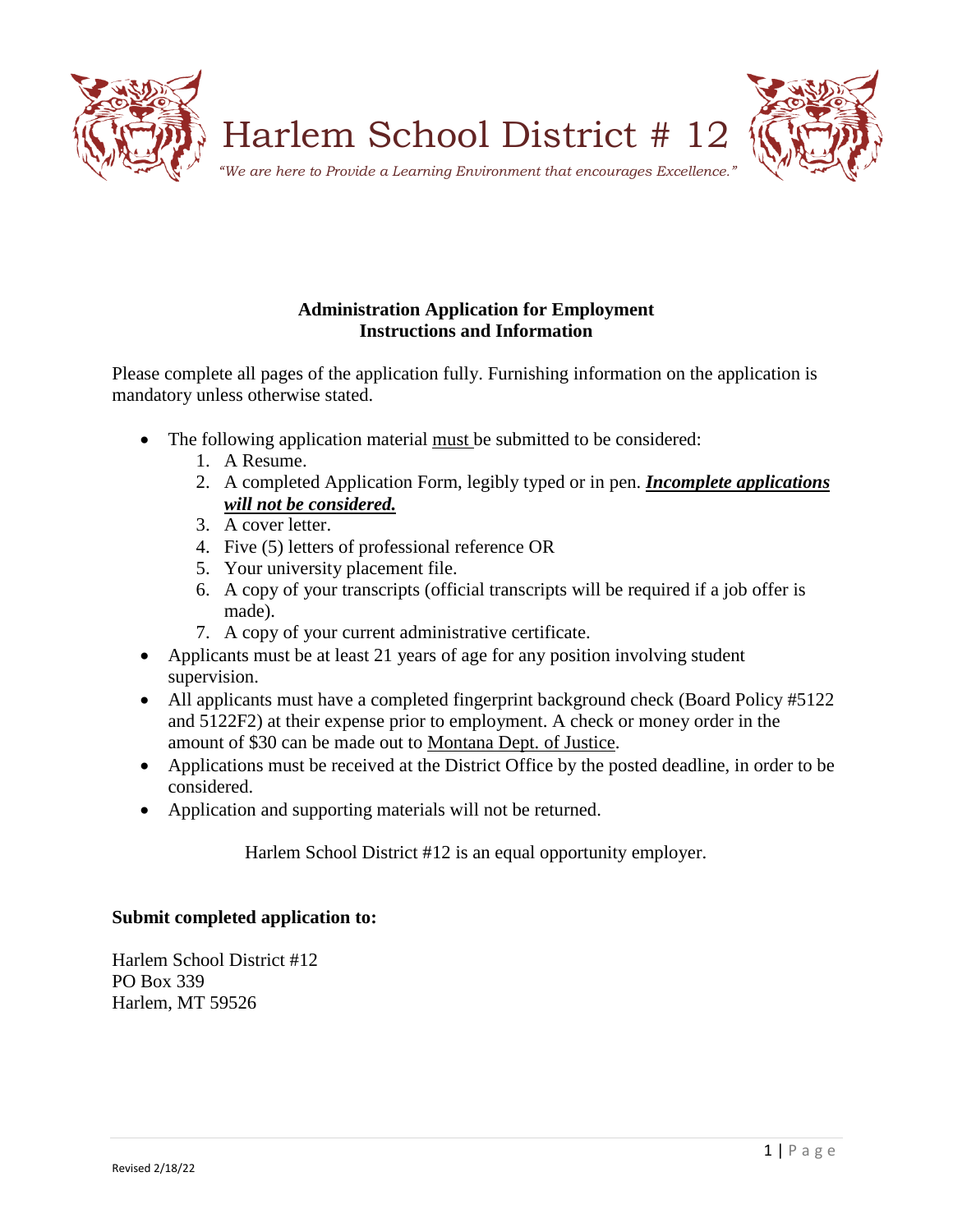# **Harlem School District #12**

PO Box 339

For office use only:

\_\_\_\_\_\_\_\_\_\_Date Received

Harlem, MT 59526

*"We are here to provide a learning environment that encourages excellence."*

# Date Interviewed

\_\_\_\_\_\_\_\_\_\_Initials

# **APPLICATION FOR ADMINISTRATION/ADMIN SUPPORT**

Position(s) you are applying for:\_\_\_\_\_\_\_\_\_\_\_\_\_\_\_\_\_\_\_\_\_\_\_\_\_\_\_\_\_\_\_\_\_\_\_\_\_\_\_\_\_\_\_\_\_\_\_\_\_\_\_\_\_\_\_\_\_\_\_

| Name in full                                       |          |       |        |        |           |           |        |  |  |
|----------------------------------------------------|----------|-------|--------|--------|-----------|-----------|--------|--|--|
|                                                    |          |       |        |        |           |           |        |  |  |
| Last:                                              |          |       | First: |        |           | Middle:   |        |  |  |
| <b>Mailing Address</b>                             |          |       |        |        |           |           |        |  |  |
|                                                    |          |       |        | State/ |           |           |        |  |  |
| Street:                                            |          |       | City:  |        |           | Zip Code: |        |  |  |
| <b>Permanent Address</b>                           |          |       |        |        |           |           |        |  |  |
|                                                    |          |       |        | State/ |           |           |        |  |  |
| Street:                                            |          | City: |        |        |           | Zip Code: |        |  |  |
|                                                    |          | Home  |        |        | Work      |           |        |  |  |
| Cell phone:                                        |          |       |        | phone: |           |           | phone: |  |  |
| <b>Email Address:</b>                              |          |       |        |        |           |           |        |  |  |
| Education: Full information and dates are required |          |       |        |        |           |           |        |  |  |
|                                                    |          |       |        |        |           |           |        |  |  |
| University/College                                 | Location |       | Major  | Minor  |           | Degree    | Year   |  |  |
|                                                    |          |       |        |        |           |           |        |  |  |
|                                                    |          |       |        |        |           |           |        |  |  |
|                                                    |          |       |        |        |           |           |        |  |  |
|                                                    |          |       |        |        |           |           |        |  |  |
|                                                    |          |       |        |        |           |           |        |  |  |
|                                                    |          |       |        |        |           |           |        |  |  |
|                                                    |          |       |        |        |           |           |        |  |  |
| Number of Quarter/                                 |          |       |        |        |           |           |        |  |  |
| Semester Hours in Major:                           |          |       |        |        | In Minor: |           |        |  |  |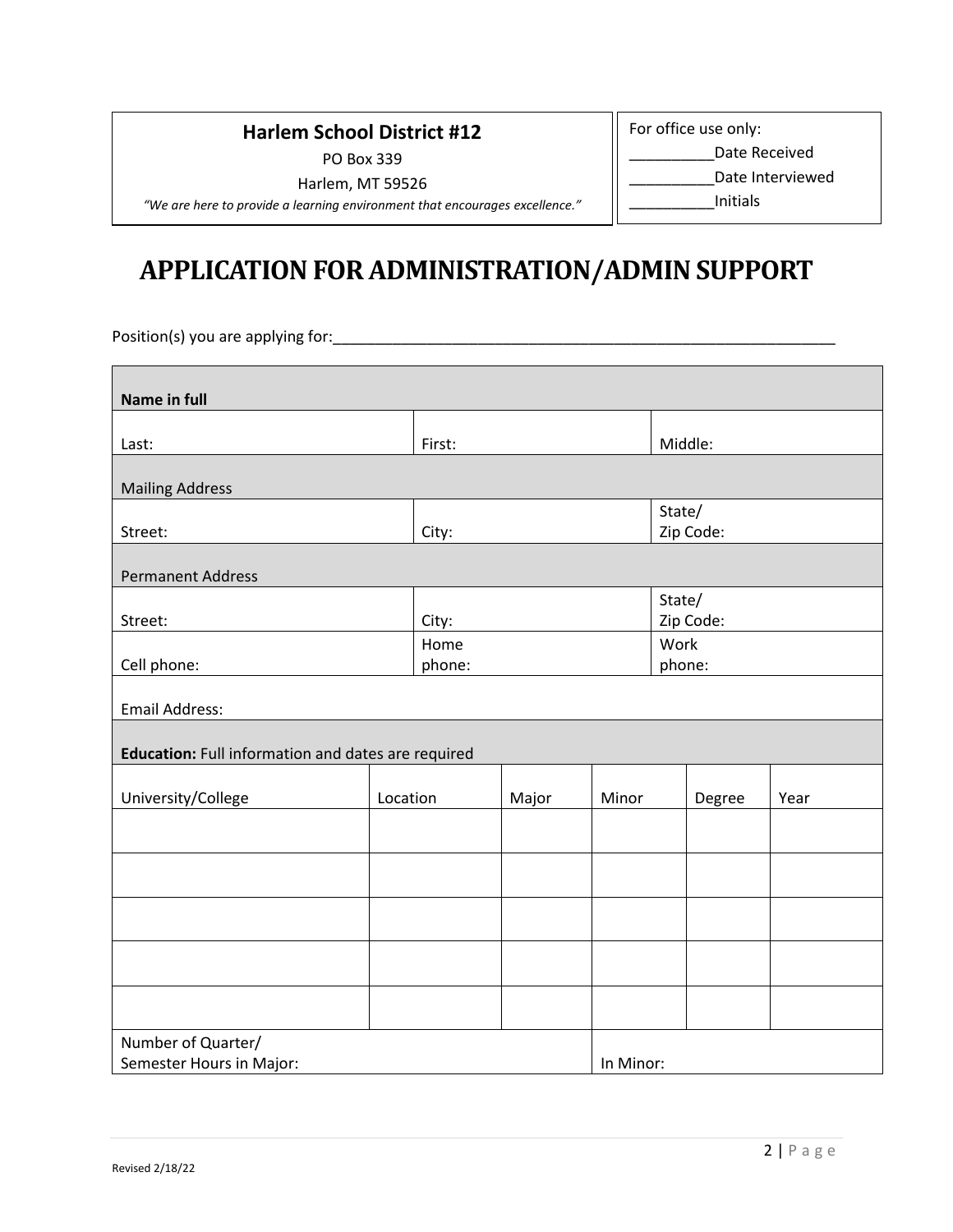Complete a history of related experience. This information is used to determine beginning salary. List last employer first. **ACCURATE AND COMPLETE INFORMATION IS REQUIRED.**

| Employer Name/Address/Phone #                                                                |                             | Title |                  | Dates<br>From To | # of<br>Months | Full/Part<br>Time |  |  |
|----------------------------------------------------------------------------------------------|-----------------------------|-------|------------------|------------------|----------------|-------------------|--|--|
|                                                                                              |                             |       |                  |                  |                |                   |  |  |
|                                                                                              |                             |       |                  |                  |                |                   |  |  |
|                                                                                              |                             |       |                  |                  |                |                   |  |  |
|                                                                                              |                             |       |                  |                  |                |                   |  |  |
|                                                                                              |                             |       |                  |                  |                |                   |  |  |
| References: List three administrators and/or school board members familiar with your career. |                             |       |                  |                  |                |                   |  |  |
| Name                                                                                         | <b>Business/School Name</b> |       | Telephone Number |                  | Position       |                   |  |  |
|                                                                                              |                             |       |                  |                  |                |                   |  |  |
|                                                                                              |                             |       |                  |                  |                |                   |  |  |
|                                                                                              |                             |       |                  |                  |                |                   |  |  |

Do you hold a valid administrative certificate? *If no, please give details in your cover letter.*

Montana\_\_\_\_\_\_\_\_\_\_\_\_\_\_\_\_\_\_\_\_\_\_ Expiration Date\_\_\_\_\_\_\_\_\_\_\_\_\_\_\_\_\_\_\_\_

Other State\_\_\_\_\_\_\_\_\_\_\_\_\_\_\_\_\_\_\_\_ Expiration Date\_\_\_\_\_\_\_\_\_\_\_\_\_\_\_\_\_\_\_\_

| Military: Employment Preference Form must be completed in order to claim Veteran's Preference |         |           |             |  |  |  |  |
|-----------------------------------------------------------------------------------------------|---------|-----------|-------------|--|--|--|--|
| Dates of Service:                                                                             | Branch: | Reserves: | Discharged? |  |  |  |  |
|                                                                                               |         |           |             |  |  |  |  |

**The Common**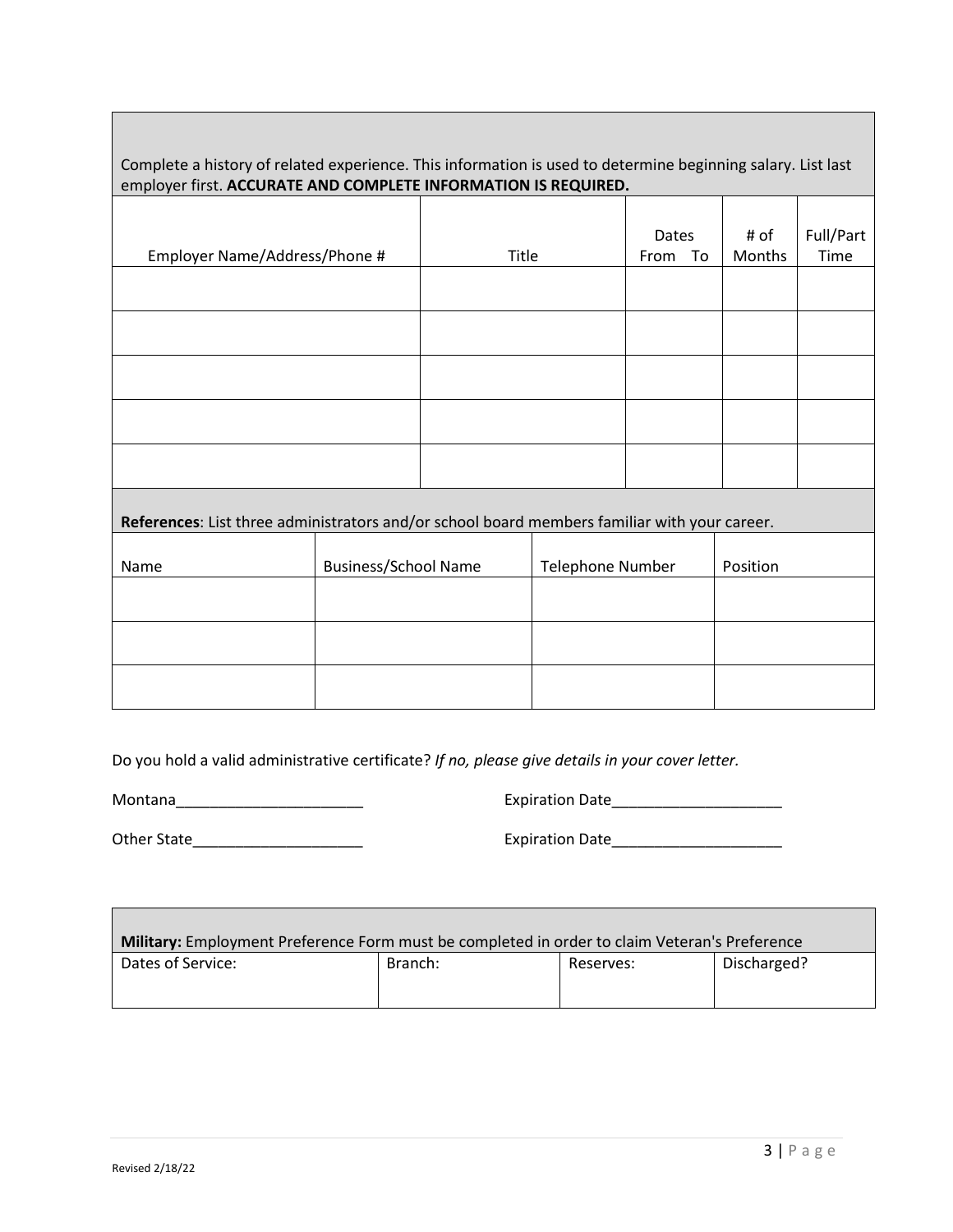#### **Please answer the following questions:**

1. Do you have the legal right to work in the United States:

\_\_\_\_\_Yes \_\_\_\_\_No

2. Are you able, with or without reasonable accommodation, to perform the functions of the job for which you are applying?

\_\_\_\_\_Yes \_\_\_\_\_No

3. Have you ever been released or discharged from employment or resigned to avoid such release or discharge:

\_\_\_\_\_\_\_\_\_Yes \_\_\_\_\_\_\_\_\_\_\_\_\_\_\_\_\_\_\_\_No

If yes, please explain. Include the date of discharge or resignation and the reason for discharge or resignation.

\_\_\_\_\_\_\_\_\_\_\_\_\_\_\_\_\_\_\_\_\_\_\_\_\_\_\_\_\_\_\_\_\_\_\_\_\_\_\_\_\_\_\_\_\_\_\_\_\_\_\_\_\_\_\_\_\_\_\_\_\_\_\_\_\_\_\_\_\_\_\_\_\_\_\_\_\_\_ \_\_\_\_\_\_\_\_\_\_\_\_\_\_\_\_\_\_\_\_\_\_\_\_\_\_\_\_\_\_\_\_\_\_\_\_\_\_\_\_\_\_\_\_\_\_\_\_\_\_\_\_\_\_\_\_\_\_\_\_\_\_\_\_\_\_\_\_\_\_\_\_\_\_\_\_\_\_ \_\_\_\_\_\_\_\_\_\_\_\_\_\_\_\_\_\_\_\_\_\_\_\_\_\_\_\_\_\_\_\_\_\_\_\_\_\_\_\_\_\_\_\_\_\_\_\_\_\_\_\_\_\_\_\_\_\_\_\_\_\_\_\_\_\_\_\_\_\_\_\_\_\_\_\_\_\_ \_\_\_\_\_\_\_\_\_\_\_\_\_\_\_\_\_\_\_\_\_\_\_\_\_\_\_\_\_\_\_\_\_\_\_\_\_\_\_\_\_\_\_\_\_\_\_\_\_\_\_\_\_\_\_\_\_\_\_\_\_\_\_\_\_\_\_\_\_\_\_\_\_\_\_\_\_\_

4. I hereby certify that (check the applicable box and provide the information requested):

- \_\_\_\_\_ I have not pleaded guilty to or been convicted of any violation of criminal law Including criminal convictions resulting from a deferred sentence or a plea of Nolo contendere/no contest (minor traffic offenses excepted).
- \_\_\_\_\_ I have pleaded guilty to or have been convicted of at least one violation of Criminal law. Please attach and sign a complete description of the circumstances Surrounding such conviction. (This may not necessarily disqualify a person from Consideration from employment.
- 5. List names of friends or relatives that are current School Board Members of Harlem School District #12 and your relation to them.

\_\_\_\_\_\_\_\_\_\_\_\_\_\_\_\_\_\_\_\_\_\_\_\_\_\_\_\_\_\_\_\_\_\_\_\_\_\_\_\_\_\_\_\_\_\_\_\_\_\_\_\_\_\_\_\_\_\_\_\_\_\_\_\_\_\_\_\_\_\_\_\_\_\_\_\_\_\_